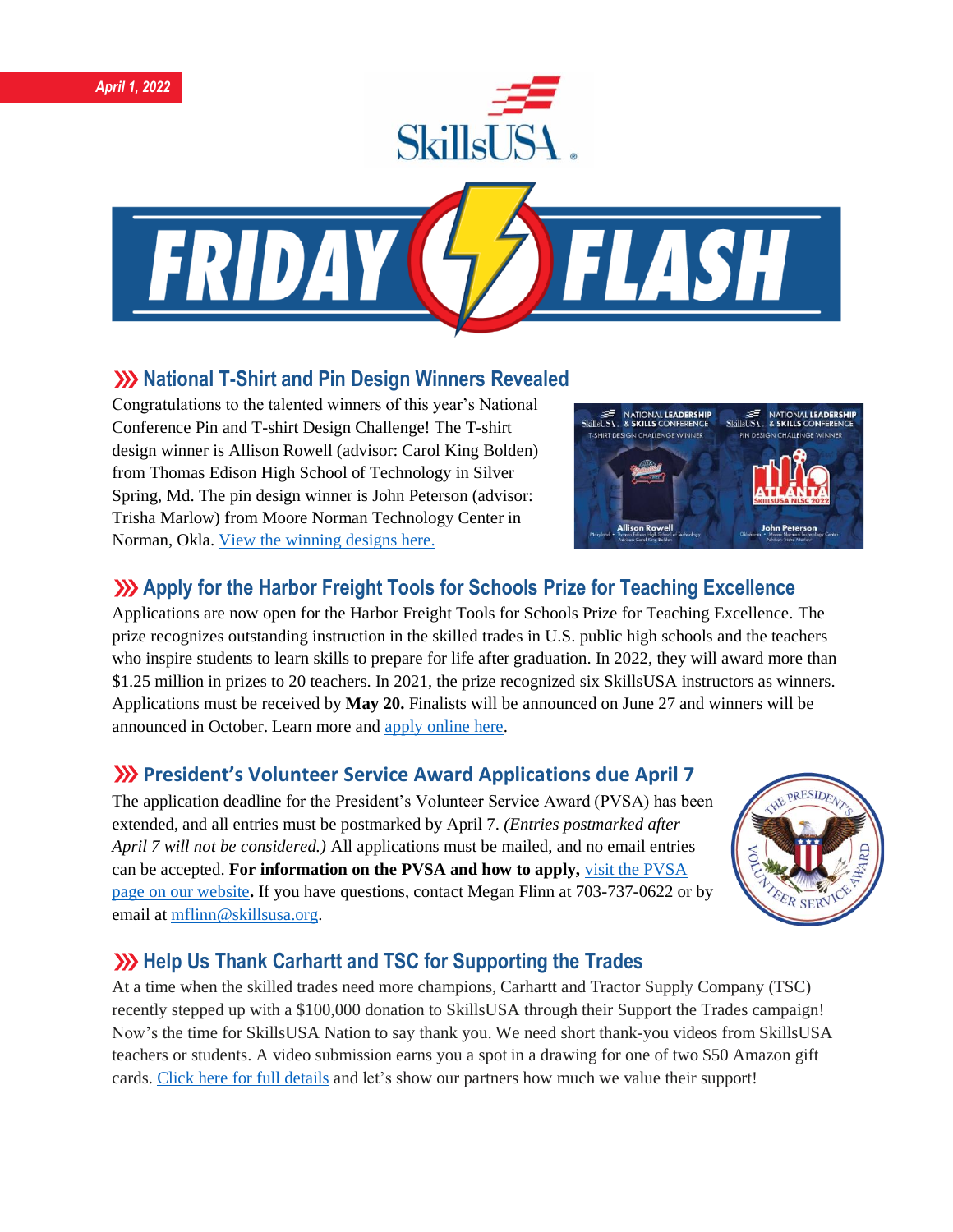# **XXX** Registration Open for Connect to My Future

Registration is now open for this year's [SkillsUSA Connect to My Future](https://www.skillsusa-register.org/Login.aspx)  [Career Conference](https://www.skillsusa-register.org/Login.aspx) on May 3-4. This unique virtual conference allows students to explore career pathways while connecting directly with employers right from their classrooms. Three student tracks are offered for members in middle school, high school and college/postsecondary programs. [Check out all three](https://www.skillsusa.org/events-training/skillsusa-connect-to-my-future-conference/)  [tracks here.](https://www.skillsusa.org/events-training/skillsusa-connect-to-my-future-conference/) We encourage you to share [this video](https://www.youtube.com/watch?v=BA3PfAy7br8) with your classes to get students excited. Registration is open until **April 15.** 

### **XX** National Signing Day Celebrates Students and CTE

Registration is open for [SkillsUSA National Signing Day](https://www.skillsusa.org/events-training/national-signing-day/) on May 5, celebrating high school seniors and college/postsecondary students who are pursuing careers as professionals in the skilled trades. SkillsUSA chapters are encouraged to host a signing day event and invite business partners, school administrators, teachers, elected officials, SkillsUSA alumni, family and friends to honor students as they sign "letters of intent" for a job offer, apprenticeship or advanced technical training.

[This digital toolkit of resources](https://www.skillsusa.org/events-training/national-signing-day/) will help chapters plan their local events. The toolkit includes an event logo, an invitation template, social media posts, press release, thank-you notes, an event planning checklist and more. Registration is open until **April 15.**

#### **XX** National Week of Service is May 8-14

SkillsUSA asks all chapters to conduct and promote a community service project during the National Week of Service, May 8-14. This helps commemorate the founding of SkillsUSA on May 8, 1965. Connect with SkillsUSA on social media and share photos of your activities. Chapter advisors or officers should email a brief description of their chapter events to Gayle Silvey a[t gsilvey@skillsusa.org.](mailto:gsilvey@skillsusa.org) In return, we'll send a SkillsUSA logo gift item valued at \$15 to say thanks.

To publicize your events locally, you can locate media contact information for your area newspapers [on](https://www.congressweb.com/susa#/media)  [our SkillsUSA Advocacy Site.](https://www.congressweb.com/susa#/media) Once on the site, click on Media, enter your ZIP code and then choose up to six news outlets at a time. Then click on "Send a Message." To see the full contact information for each outlet, click on the name of the newspaper.

# **Love and Logic: Preventing Power Struggles in Your Classroom**

Join us on **April 5** from 3:30-5 p.m. ET for a Love and Logic session designed to help you learn how to use choices to prevent power struggles in your classroom. The cost to attend is \$10. [Register here.](https://skillsusa.wufoo.com/forms/love-and-logic-and-technical-fridays-registration) For questions, contact [Karolina Belen.](mailto:kbelen@skillsusa.org)

# **XX** New Best Practices Professional Development Opportunities

Please join your fellow advisors on **April 13** at 5:30 p.m. ET for our new best practices series, where seasoned SkillsUSA advisors lead panels focusing on one topic. This session will focus on how to coach students for success in competitions. [Register for this and more professional membership benefits here.](https://absorb.skillsusa.org/#/dashboard) Completion certificates are provided for each session. [Use this Google Doc](https://docs.google.com/document/d/1d2EvwsmdelNzm-WK7pTGSokJTbWZXcFDOODai32SGzk/edit) to learn how to access your



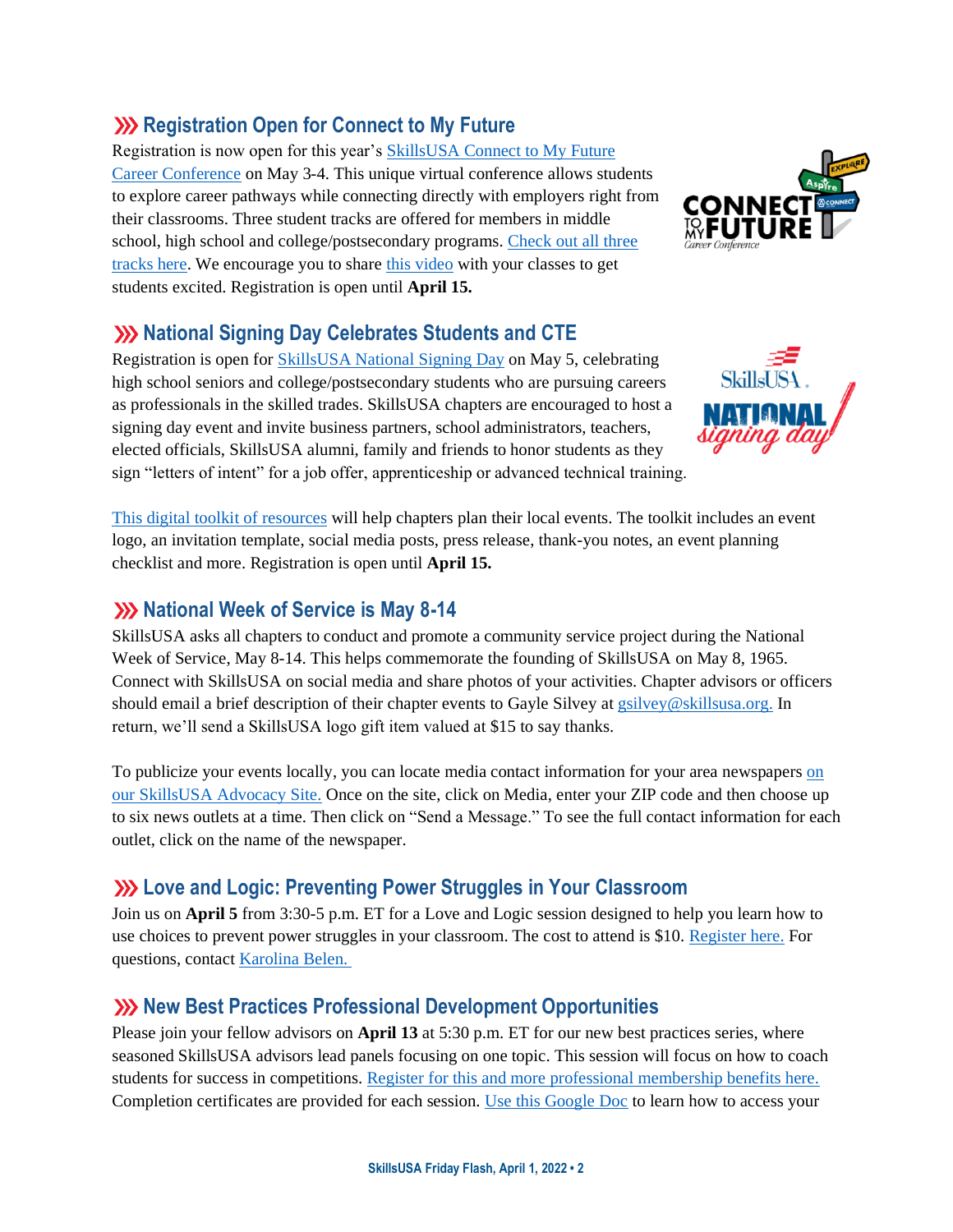professional membership benefits online. [A PDF of the 2021-22 Professional Development Opportunities](https://www.skillsusa.org/wp-content/uploads/2021/09/SkillsUSA-2021-Professional-Development-Opportunities-v9.pdf)  [is available here.](https://www.skillsusa.org/wp-content/uploads/2021/09/SkillsUSA-2021-Professional-Development-Opportunities-v9.pdf) For questions, contact [Karolina Belen.](mailto:kbelen@skillsusa.org)

# **Facilitating Cloud Technologies on "SkillsUSA Technical Fridays"**

Join us for "SkillsUSA Technical Fridays," SkillsUSA's industry-led workshops that help teachers develop specific technical skills relevant to their career fields. On **April 29,** from 4-5 p.m. ET, the presenter is instructor and textbook author Jill West. Her session will focus on

preparing students to work in the cloud as you bring the cloud into the classroom. You'll also practice building servers in Amazon Web Services. This session is appropriate for all experience levels and the cost to attend is \$10. [Register here.](https://skillsusa.wufoo.com/forms/love-and-logic-and-technical-fridays-registration)

SkillsUSA

# **SkillsUSA Store Featured Product**

April showers bring May flowers and this month the store features a spring staple. Our 42" [Auto Open Folding Umbrella](https://skillsusastore.org/products/187428) has a manual opening mechanism with a matching case and wrist strap and folds to 9" long to easily throw in a bag or backpack. Get this useful item for yourself or a supporter!

# **EXECUTE:** Press Release Template for State Conference Participants

The [SkillsUSA advocacy site](https://www.congressweb.com/susa/#/) offers a press release template for state conference participants and their supporters to share competition results with local media. Parents, instructors, students or anyone can send emails using the customizable template. For questions, email [Jane Short.](mailto:jshort@skillsusa.org)

# **CTE Knowledge and Framework Certifications Available as a Bundle**

SkillsUSA has a **CTE Knowledge Certification** course for advisors to learn how SkillsUSA and career and technical education (CTE) are solutions to the skills gap. Advisors will learn to define the skills gap and identify how it relates to CTE; describe the history of SkillsUSA and how CTE evolved into its current structure; articulate the benefits of CTE on a personal and systemic level; and identify the opportunities to share their knowledge about CTE, the skills gap and SkillsUSA.

SkillsUSA also has a **SkillsUSA Framework Certification** course for students to learn about SkillsUSA and the SkillsUSA Framework. Students will learn how to articulate the meaning of SkillsUSA's mission and vision statements; explain the Framework through a brief Framework story; and describe the six categories of the SkillsUSA Program of Work and select appropriate activities to align with it.

Both certifications are available as a bundle for \$10.95 per user and can be purchased throug[h Absorb,](https://absorb.skillsusa.org/)  [SkillsUSA's Learning Management System.](https://absorb.skillsusa.org/) Login and navigate to the Catalog and Shopping Cart tile to place your order. If you don't have an account in Absorb, contact a Customer Care Team member at [customercare@skillsusa.org](mailto:customercare@skillsusa.org) or call toll-free 844-875-4557. They can help you create your account and place your order.



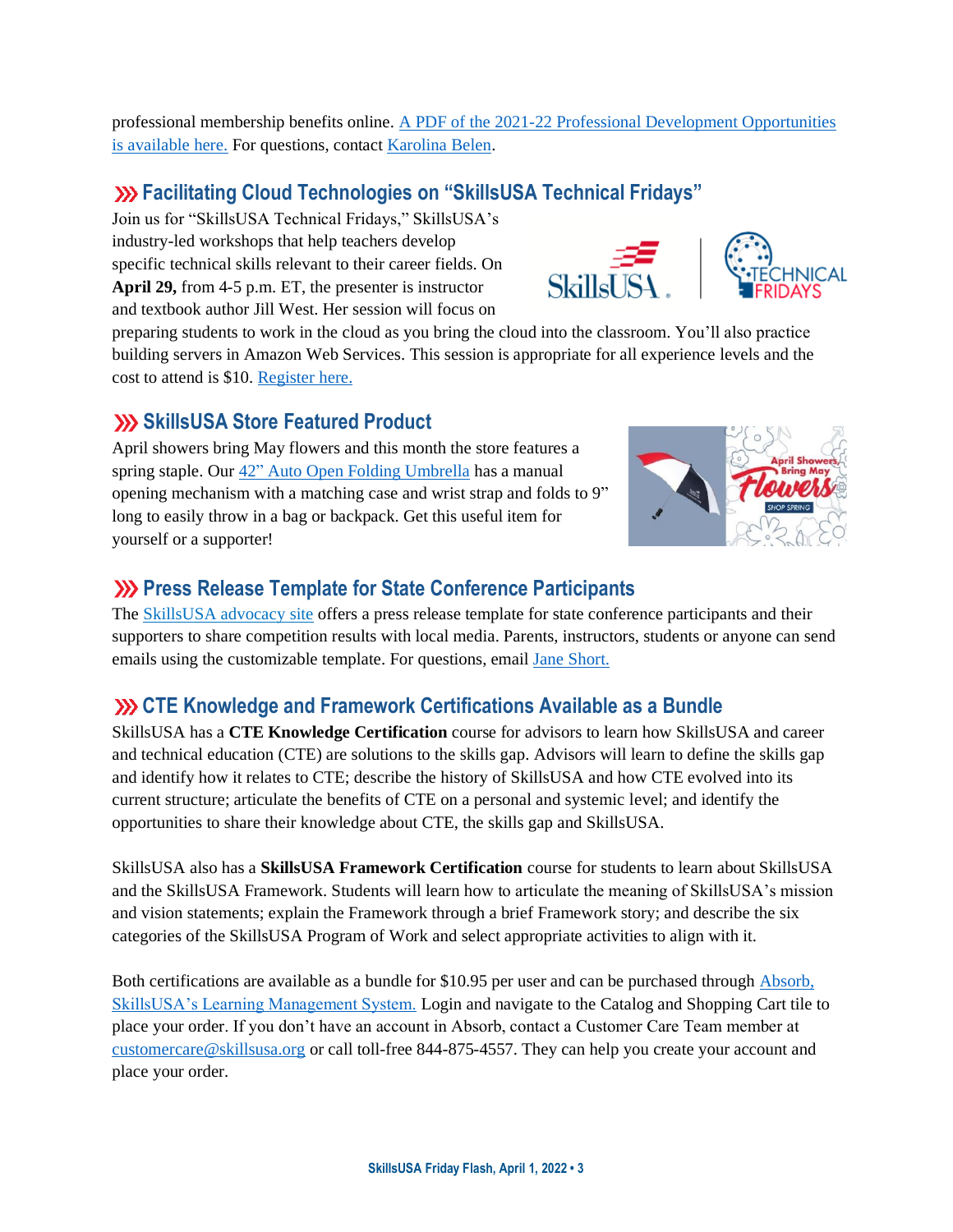# **Bring Your Musical Talent to NLSC**

A new SkillsUSA Talent Program is being launched in conjunction with SkillsUSA's National Leadership & Skills Conference. Selected members will showcase their musical ability during one of three high-energy arena sessions in front of more than 12,000 SkillsUSA participants from across the country. They may also perform for smaller audiences during the conference.

Students or advisors will receive complimentary conference registration if their sole purpose of attendance is to participate in the Talent Program. SkillsUSA Championships contestants are eligible, but performance opportunities may be limited due to scheduling conflicts. Applicants must be current paid SkillsUSA members and must submit a video file performing a song of choice that demonstrates their musical ability. Individual or group performances are welcome. [Apply here](https://skillsusa.wufoo.com/forms/r3mvb5155fzzs/) by 5 p.m. ET on **Friday, April 22.** For questions, contact [Joey Baker.](mailto:jbaker@skillsusa.org)

# **Apply for Harbor Freight Tools for Schools Travel Scholarships**

SkillsUSA and Harbor Freight Tools for Schools are offering a new travel scholarship opportunity for SkillsUSA high school members in selected trades who are competing in the 2022 SkillsUSA Championships. Eligible members can apply to receive up to \$1,500 to assist in attending the 2022 National Leadership & Skills Conference (NLSC). Applications will be accepted through **May 20**. Recipients will be announced on May 25. More [information](https://skillsusa.wufoo.com/forms/rjr8ngm1s8mjnq) and the application are available here.

### **XX New SkillsUSA Scholarships Open for Applications**

Several scholarships are open to benefit SkillsUSA students in pursuit of further education or certification in their chosen fields. Help spread the word about these opportunities:



- **Sharon Melton Myers Memorial Scholarship** Offers two SkillsUSA high school seniors a one-time \$1,000 scholarship. *Deadline: April 15.*
- **Fine Homebuilding #KeepCraftAlive Scholarship** Scholarships to SkillsUSA high school or college/postsecondary students continuing their education or certification programs in construction-related fields. *Deadline: May 30.*
- **Larry Rash Memorial Scholarship**  Two \$2,500 scholarships in 2022 to support active SkillsUSA members who plan to further their education in architectural drafting (or a related field). *Deadline: May 31***.**
- **Bob Westphal Memorial Scholarship**

Merit-based scholarships to high school or college/postsecondary students continuing their education to pursue a career in energy construction (oil and gas pipelines, gas distribution, solar, and wind). *Deadline: May 31.*

• **Clifford T. Rees, Jr. Memorial Scholarship**

Multiple \$2,500 scholarships to SkillsUSA high school juniors, seniors or college/postsecondary students in enrolled in a HVACR or a general construction program and who will be pursuing college/postsecondary career training in the HVACR industry. *Deadline: May 31.*